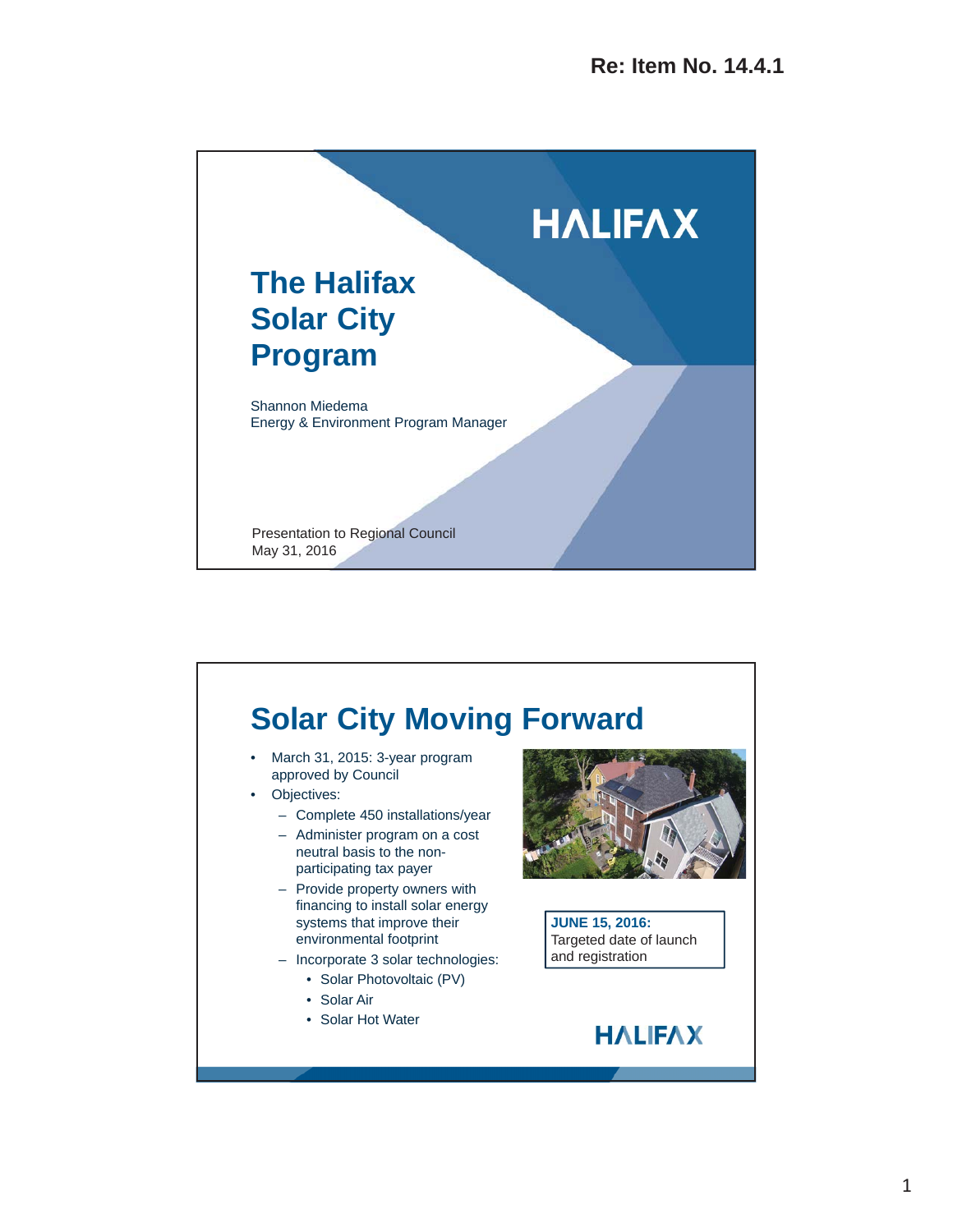

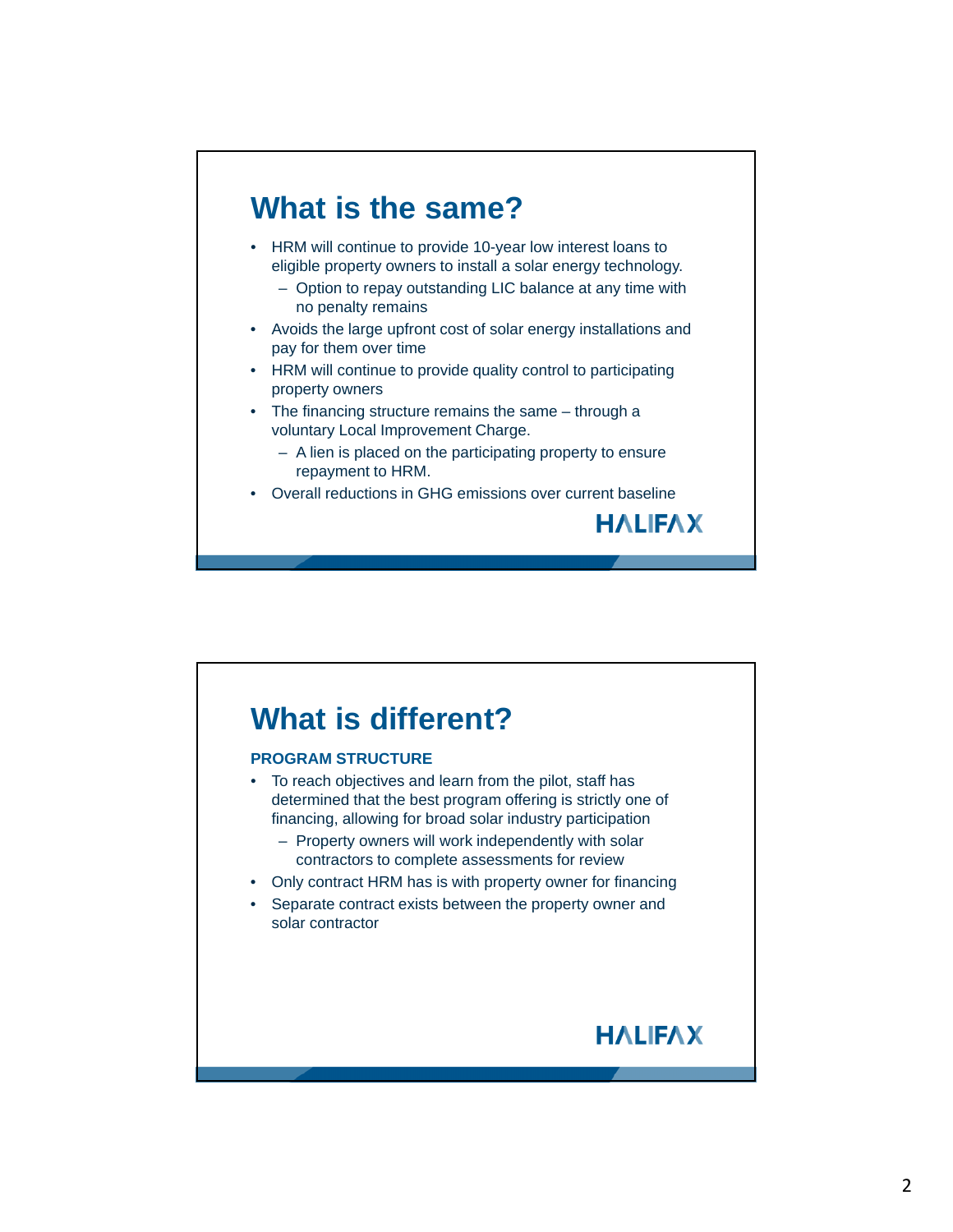## **What is different?**

#### **FINANCING MODEL**

- Financing rate will be set at 4.75% now includes administration costs
	- Covers costs of Solar City Program Officer(s), marketing and communications, and quality control
	- Allows for cost recovery even if lower participation than anticipated (500 vs 1350 installations)

#### **COMMUNICATIONS**

- Improved marketing & communications plan
- Simplified & streamlined process with online application
- Improved online presence with easy-to-access information and guidelines

### **What is different?**

#### **MONITORING & REPORTING**

- Property owner and solar contractor required to provide access to data collected from installed solar systems
- Annual review of Solar City Program with KPIs
- Monthly reports:
	- Registration, application, installation projects
	- Energy generated and usage reductions
	- GHG reductions
	- Permits issued
	- Project costs and ROI projections
	- Cost neutrality to HRM
	- Feedback surveys from Property Owners



**HALIFAX**